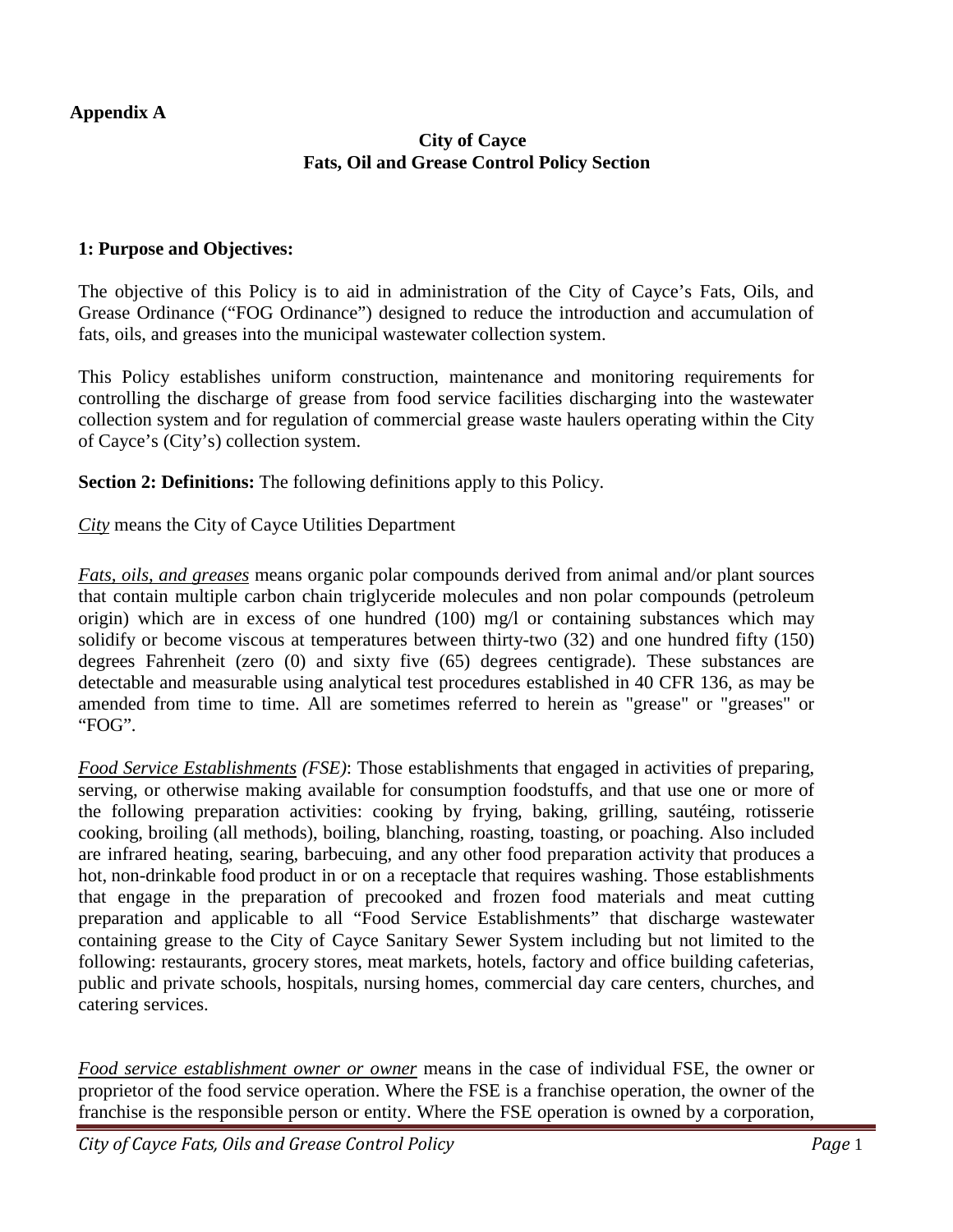the corporate representative is the responsible entity. Where two or more FSE share a common grease interceptor, the owner shall be the individual who owns or assumes control of the grease interceptor or the property on which the grease interceptor is located.

*Gray water* means all of the liquid contained in a grease interceptor that lies below the floating grease layer and above the food solids layer.

*Grease waste hauler (GWH)* means a person and/or company who collect the contents of a grease interceptor or trap and transports it to an approved recycling or disposal facility. A grease hauler may also provide other services to a FSE related to grease interceptor maintenance.

*Grease Interceptor* is a large underground concrete vault; or other similar engineered material, located outside of an FSE designed to collect, contain, separate, or remove Grease from the waste stream while allowing the sub-straight waste or Gray Water to discharge to the wastewater collection system by gravity. Interceptors shall be in conformance with the provisions of the South Carolina Plumbing Code.

*Grease removal device (GRD)* refers generically to grease traps and grease interceptors.

*Grease trap* means a device located in a FSE usually under a sink designed to collect, contain or remove food wastes and grease from the waste stream while allowing the balance of the liquid waste to discharge to the wastewater collection system by gravity. Traps shall be in conformance with the provisions of this Policy and the South Carolina Plumbing Code.

*Superintendent*. The person designated by the City to supervise the operation of the POTW, including but not limited to, the implementation of the City's Grease Management Program (GMP), and who is charged with certain duties and responsibilities by this ordinance, or a duly authorized City representative.

## **Section 3: General**

## **Requirements: Section 3.01:**

## **Applicability:**

The administrative, operational, and general requirements of this Policy are applicable to ALL FSE, new or existing. All FSE shall have grease removal and handling equipment approved by the City. Establishments whose grease removal device (GRD) is not in accordance with this standard shall be given a compliance schedule with a deadline not to exceed six (6) months from initial notification date to bring this equipment into compliance or install adequate equipment approved by the City. The Superintendent or designated city representative shall provide assistance in the facilitation of the FSE FOG training. In addition, educationalmaterials shall be available through the GMP and City's website.

# **Section 3.02: Grease Removal Devices:**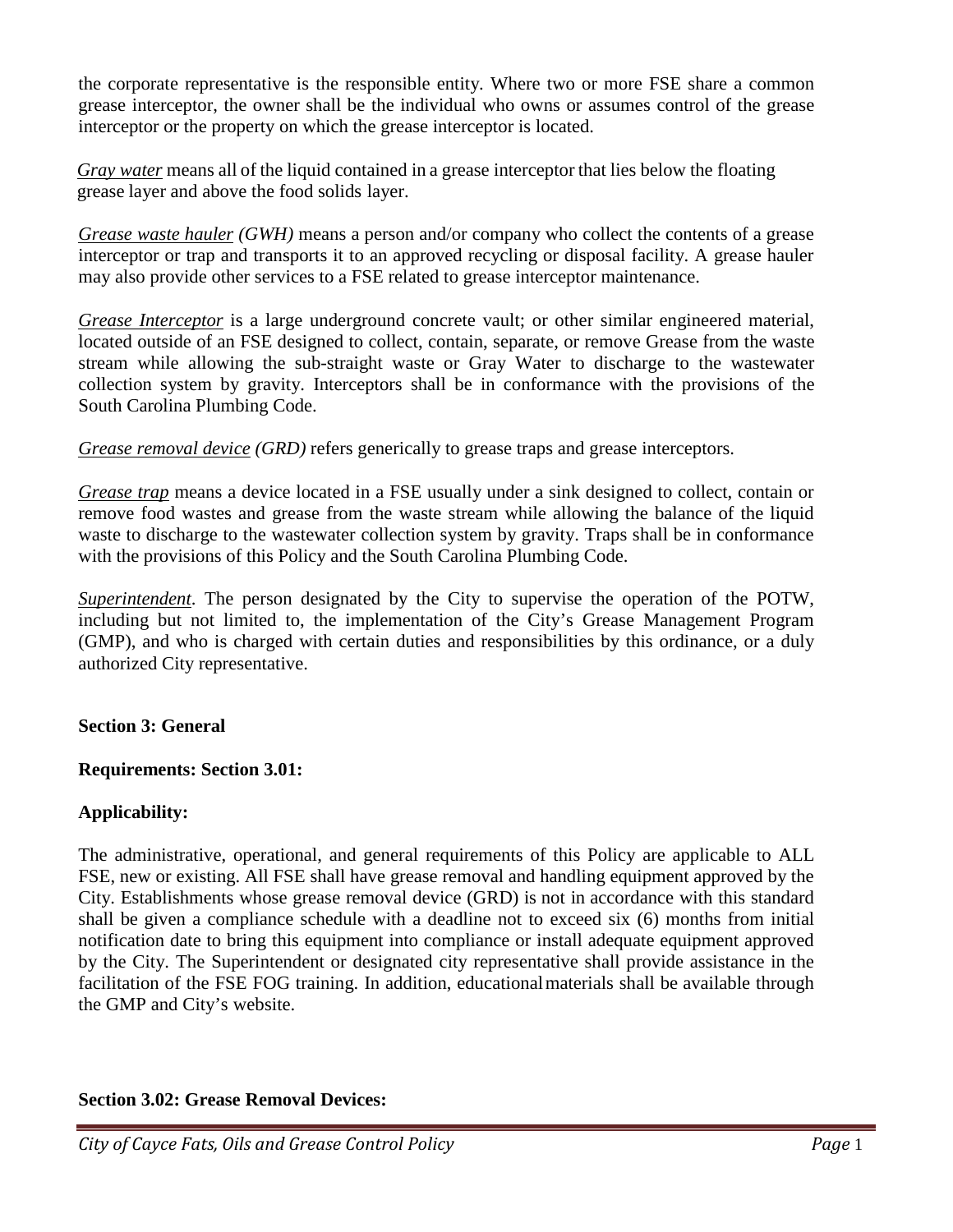Plans and specifications for all new GRD's must be submitted to the City for reviewed and approved by the City of Cayce Inspection Department and the Industrial Pretreatment Program prior to installation. Prior to placing any new GRD into operation, the Cayce Inspection Department and the Industrial Pretreatment Division shall inspect the GRD to assure compliance of approved GRD. No New FSE will be allowed to initiate operations until proper Grease Traps and/or Grease Interceptors, as appropriate, are installed by the FSE in accordance with this ordinance, and are approved by the City.

Grease traps and interceptors shall be provided for the proper handling of wastewater containing excessive amounts of fats, oil or greases, which will or tend to cause or contribute to sanitary sewer blockages and obstructions, except that such interceptors shall not be required for residential users. Food Service Establishments (FSE), commercial establishments and other industrial generating wastewater containing fats, oils or greases are subject to this ordinance. All existing and new FSEs must have Grease Traps and/or Grease Interceptors installed and approved by the City in accordance with the City FOG Control Policy. Grease Traps and/or Grease Interceptors shall be provided for all permitted food as defined by SCDHEC to include restaurants, cafeterias, snack bars, fast food restaurants or carry out food restaurants or any other areas such as service station or residential complex wash racks, automatic car washes or auto service areas, coin laundries, hospitals or other businesses which, in the opinion of the City, deem them necessary to for the proper handling of wastes generated by each business. All GRD units shall be of type and capacity approved by the Superintendent and shall be so located to be easily accessible for cleaning and inspection. Such GRD units shall be inspected, cleaned, and repaired regularly, as needed, by the user at their expense.

All Grease Traps and Interceptors shall be installed in accordance with the City's most recently adopted version of the International Plumbing Code. Grease Interceptors shall be installed in accordance with the requirements contained in all applicable local plumbing codes and must be installed by a licensed plumbing contractor. Wastewater from domestic facilities and other similar fixtures shall not be introduced into a Grease Trap or Grease Interceptor by the FSE under any circumstances.

- 1. Design and Sizing: Grease Traps and Grease Interceptors must be sized in accordance with the City of Cayce's FOG Control Policy formulae set forth in (A), (B), or (C) of the City of Cayce's *Grease Trap and Grease Interceptor Tank Sizing Guide* (Exhibit 1) unless the City approves sizing calculations signed and sealed by a registered professional engineer in accordance with the Fixture Unit Calculation Method set forth in (D) of the City of Cayce's *Grease Trap and Grease Interceptor Tank Sizing Guide* (Exhibit 1).
	- (a) All FSEs must submit, for each Grease Trap and Grease Interceptor, cut sheets, plans, and specifications. These documents must be submitted to the City prior to the FSE's installation of the Grease Trap and/or Grease Interceptor. An approval letter for each new Grease Trap or Interceptor must be issued by the City to the FSE prior to construction and/or installation of the Grease Trap and/or Grease Interceptor by the FSE. The construction and location criteria for Grease Interceptors must be in accordance with Environmental Protection Agency (EPA) Guidance Document, "On site Wastewater Treatment and Disposal Systems," Chapter 8.
- 2. New FSEs Design and Sizing**:** New FSEs are any FSE's that are undergoing a change of use which necessitates the issuance of a new SCDHEC food service permit or are newly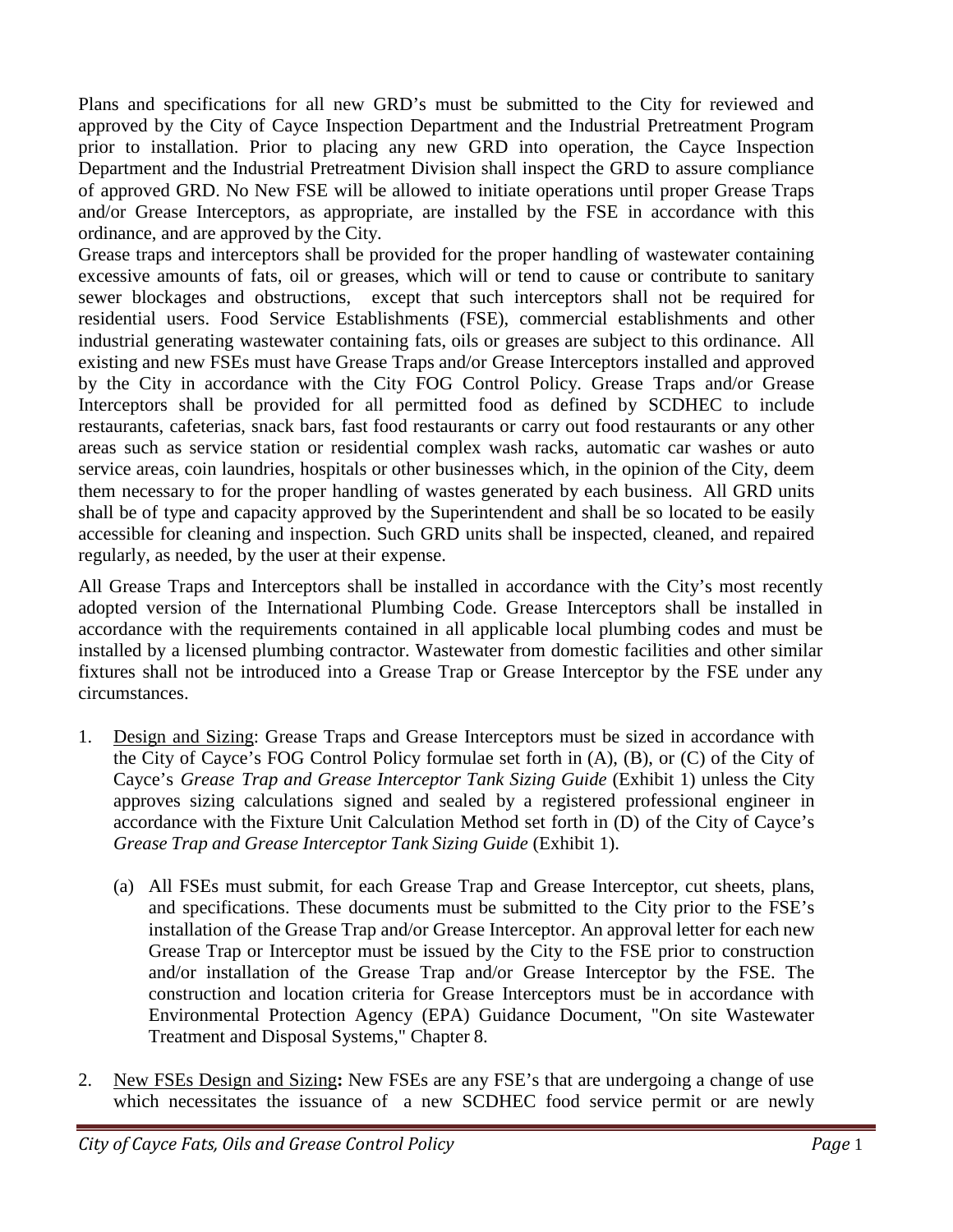constructed and include existing FSE's expansion or renovation to provide food services. All New FSEs are required to install Grease Traps and/or Grease Interceptors, as appropriate, in compliance with the City's *Grease Trap and Interceptor Sizing Guide*. (Exhibit 1)

- 3. For Existing FSEs operating with GRD's that were installed prior to the effective date of this ordinance. These FSEs will generally be permitted to operate and maintain existing Grease Traps and/or Grease Interceptors provided they are in proper operating condition. If a Grease Trap or Grease Interceptor installed prior to the effective date of this ordinance does not allow for measurement and sampling to demonstrate that the Grease Trap or Grease Interceptor is in compliance with this regulation, the FSE must modify or replace the Grease Trap or Grease Interceptor as provided below within six months from the date of the revised sewer ordinance.
- 4. The City, in its sole discretion, may approve a proposed modification of an existing Grease Trap or Grease Interceptor which allows for measurement and sampling of the existing Grease Trap or Grease Interceptor to demonstrate that the Grease Trap or Grease Interceptor is in compliance with the City of Cayce's FOG Control Policy. Any proposed modification to meet this requirement must be submitted to the City for review no later than six months from the date of the revised FOG policy.
- 5. If not modified pursuant to paragraph (4) above, the existing Grease Trap or Grease Interceptor must be replaced with a new Grease Trap or Grease Interceptor, as appropriate, in compliance with the City of Cayce *Grease Trap and Interceptor Sizing Guide* (Exhibit 1).
- 6. Existing FSEs shall not connect new dishwashers, garbage grinders, or domestic sewer to any Grease Trap or Grease Interceptor. The City, in its sole discretion, may grant a variance to this requirement in circumstances in which the City determines that compliance with this requirement would be unduly burdensome or impractical due to physical condition or layout of the FSE.

## **A. Design and Structural Criteria for Exterior Grease Interceptors:**

Grease Interceptors shall conform to the following general criteria when being designed and constructed:

- 1. Location: Any Grease Interceptor shall be located in the FSE's lateral sewer line between all fixtures which may introduce grease into the City's wastewater collection system. Grease Interceptors must be located as close to the source of the wastewater service line at the building as physically possible, while remaining accessible for cleaning and maintenance. All Grease Interceptors shall be located where they are easily accessible for inspection, cleaning, and maintenance.
	- (a) In cases where existing FSEs do not have a Grease Interceptor installed and where the installation of an outdoor Grease Interceptor is feasible in the City's sole discretion, the Grease Interceptor must be installed by the FSE in accordance with this Ordinance and must be approved by theCity in writing in advance of installation.

In situations where it is not feasible for an existing FSE to install an underground Grease Interceptor, the FSE is required to install adequate and approved Grease Traps for use on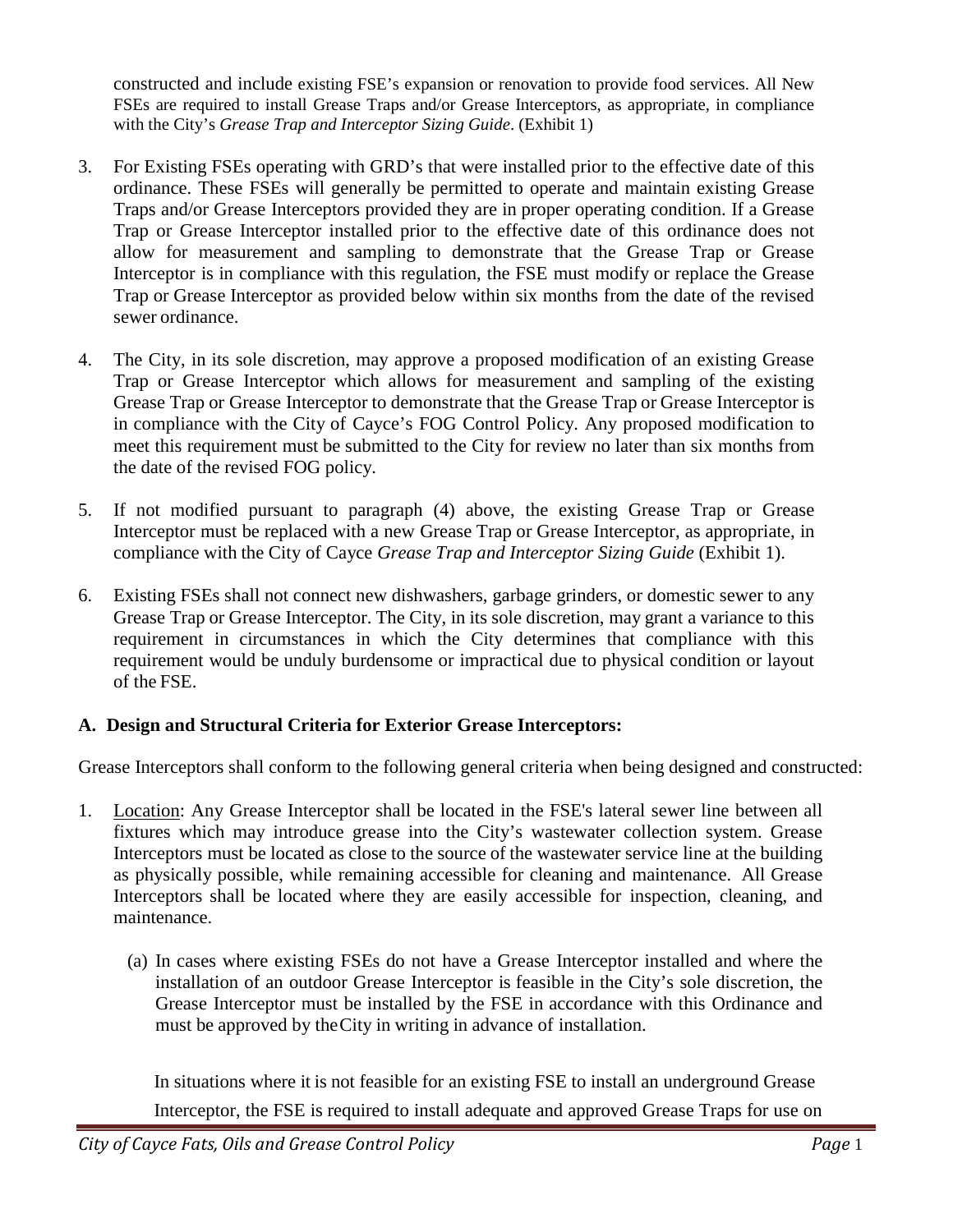individual fixtures, including, but not limited to: pot sinks, mop sinks, pre-rinse sinks, wok ovens, floor drains, and any other drains where the potential for introduction of Grease exists. In such cases, Grease Traps will be considered adequate and will be approved by the City only if a flow control device is placed on the inlet that prevent overloading and a sample port is placed on the outlet of each Grease Trap

- 2. Design and Sizing: The design and size of all interceptor units must comply with Exhibit 1 & 3 of this ordinance. The size, type and location of each grease interceptor shall be approved by the City based on plans and specifications submitted to by the user. FSEs must comply with standard details GR #1 (Exhibit 3) and GR #2 (Exhibit 3) for standard Grease Interceptor installation. Grease Interceptors may be installed in series, if volume required is more than 1500 gallons. When installed in series, the first tank shall not have a baffle or center tee (see standard detail GR #2, Exhibit 3). Design is the responsibility of the user/owner/developer. No device shall be installed prior to written approval from the City.
- 3. No Grease Interceptor less than 1,000 gallons total capacity will be approved for installation by the City unless acceptable engineering calculations sealed by a professional engineer registered in the state of South Carolina and demonstrating that a smaller size has satisfactory capacity are provided by the FSE Owner to the City and are approved by the City. The City retains sole discretion to approve or deny approval of a Grease Interceptor less than 1,000 gallons total capacity in all circumstances, even in the event such engineering calculations are provided.
- 4. A minimum hydraulic retention time of 24 minutes at actual peak flow between the influent and effluent baffles, with 25 percent of the total volume of the grease interceptor being allowed for any food-derived solids to settle or accumulate and floatable grease derived materials to rise and accumulate.
- 5. Grease Interceptors shall be precast or cast in place minimum 4000 psi concrete vaults. The City, in its sole discretion, may allow the use of other materials upon written request for approval prior to installation. Grease Interceptors shall contain the following:
	- (a) Two-way cleanouts must be provided by the FSEs on the inlet and outlet lines of the Grease Interceptor.
	- (b) Open top inlet tee must extend to 2/3 the depth of the fluid level of the vault.
	- (c) The vault shall have a baffle wall with a minimum 3" air gap for venting at the top and an open top tee extending to ??" from the bottom of the vault.
	- (d) Open top outlet tee must extend to ??" from the bottom of the vault.
	- (e) Anti-flotation design with proper base course and compacted sub-grade are to be used to prevent settling where conditions warrant.
- 6. Access Manholes shall be provided by the FSE directly above all three tees for inspection and maintenance. Access manholes shall have an installed diameter of 24 inches, a maximum weight of 50 pounds, and shall be provided over each chamber, interior baffle wall, and each sanitary tee. The access penetrations, commonly referred to as "risers" into the grease interceptor shall also be, at a minimum, 24 inches in diameter. The access manholes shall

extend at least to finished grade and be designed and maintained to prevent water inflow or infiltration. The manholes shall also have readily removable covers to facilitate inspection,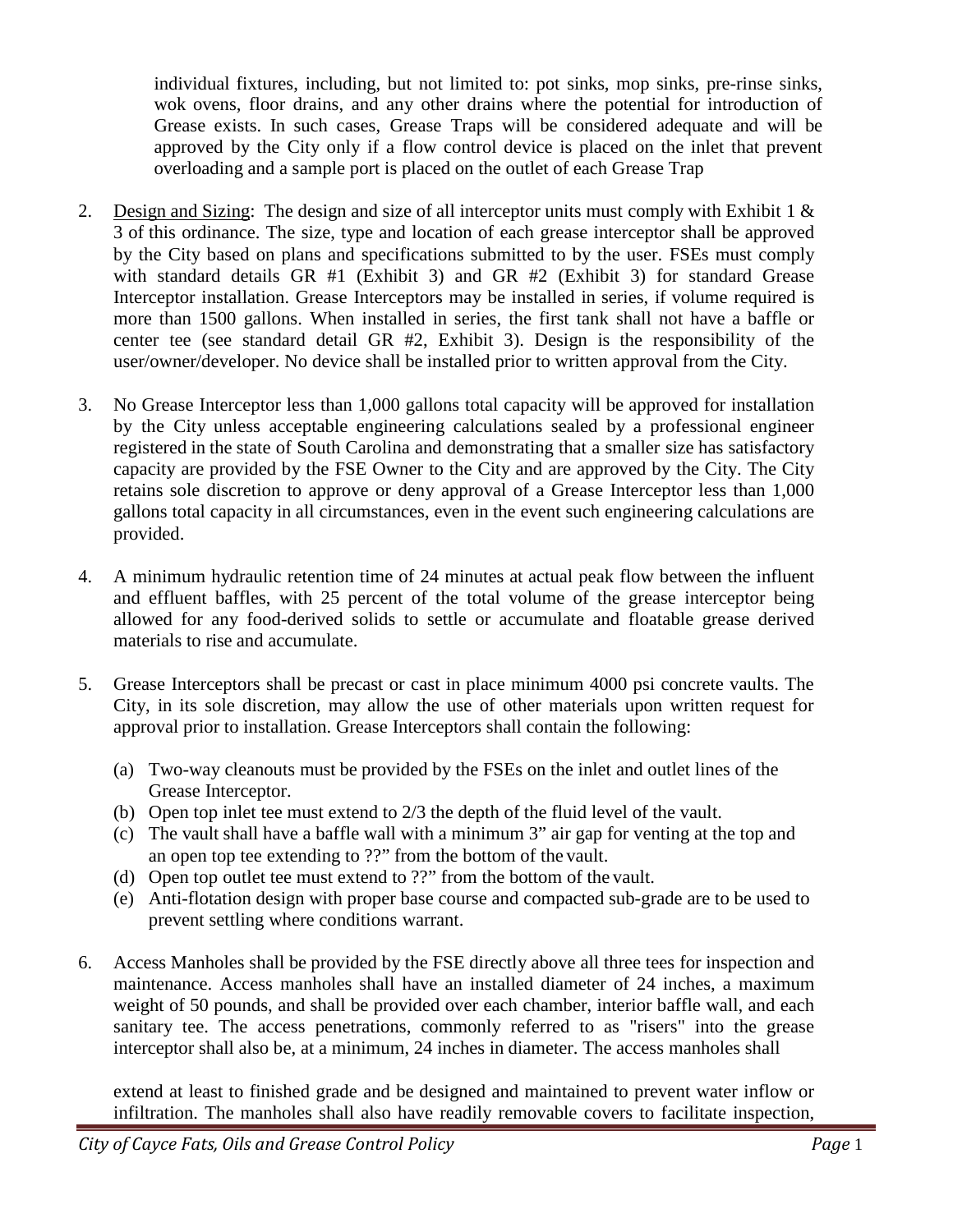grease removal, and wastewater sampling activities. Manhole frames and covers shall conform to the following criteria:

- (a) An access opening shall be provided by the FSE above the inlet, baffle wall, and outlet tees and shall be easily removable by one person. A minimum 6" diameter traffic rated clean out with a concrete collar extending down through the vault top may be provided by the FSE above the baffle wall tee in lieu of an access manhole.
- (b) Manhole frames and covers shall be grey iron castings, ASTM A48, Class 30 Iron with all bearing surfaces machined.
- (c) Acceptable manufacturer: US Foundry Model 680; and provide HS-20 rated frame and cover where applicable.

## **B. Interior Grease Traps:**

Grease Traps shall conform to the following general criteria when being designed and constructed:

1. Location: All Grease Traps shall be located between all fixtures in the FSE and the interior piping which is connected to City's wastewater collection system. The FSE is required to install adequate and approved Grease Traps for use on individual fixtures, including, but not limited to: pot sinks, mop sinks, pre-rinse sinks, ovens, floor drains, and any other drains where the potential for introduction of grease

exists. Each grease trap shall be so installed and connected that it will be readily accessible for cleaning and inspection at all times.

- (a) In cases where circumstances will not allow for the installation of an outdoor in ground grease interceptor and only with the approval of the City, the FSE may be allowed to install an indoor GRD. The FSE shall submit plans and specs to include unusual circumstances warranting a GRD. The application shall (i) describe the FSE (i.e., hours of operation, type of food sold and average number of customers served on a weekly basis); (ii) describe the food preparation process for the business; (iii) the type of proposed interior grease trap; and (iv) processes and procedures used to ensure FOG does not leave the grease trap into the City's wastewater system. If approved, the GRD variance shall be in force until there is either (i) a change in ownership of the FSE; (ii) evidence demonstrates that a GRD is no longer necessary; (iii) evidence that the GRD is not keeping FOG out of the City's wastewater system; and/or (iv) remodeling of the kitchen or facility.
- (2) Design and Sizing**:** Sizing of any Grease Trap must be in accordance with the City of Cayce's *Grease Trap and Interceptor Sizing Guide* (attached as Exhibit 1). The minimum size of grease traps shall be based on the maximum rate of flow of all fixtures discharging into the grease trap multiplied by a retention factor of 1.5 minutes. No grease trap shall be installed with an approved rate of flow less than 20 gallons per minute or a retention capacity of less than 40 lbs. No garbage disposal or dishwasher shall be connected to or discharged into any grease trap.
- (3) Grease traps shall be constructed of durable materials satisfactory to the Superintendent and shall have a full size gas tight cover, which can be readily removed. Each grease trap shall have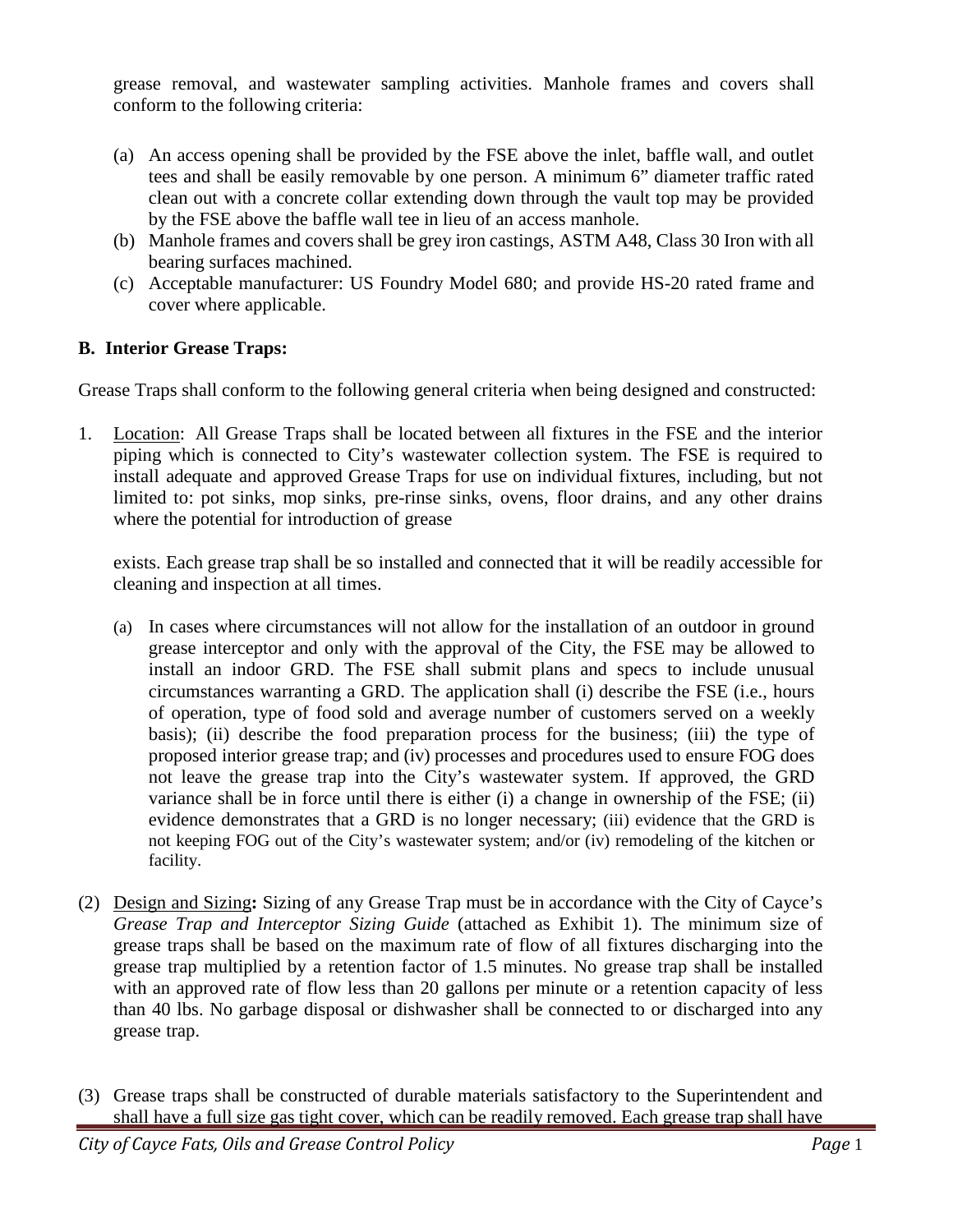a water seal of not less than 2" in depth or the diameter of its outlet, whichever is greater. No single in-line grease trap shall serve more than two separate fixtures. Grease traps shall be installed and vented in accordance withthe International Plumbing Code.

(4) Cleaning and maintenance should generally be performed in accordance with the Grease Trap manufacturer's recommendations. However, despite this provision, cleaning and maintenance must be performed as often as and in the manner necessary to achieve full compliance with the City of Cayce FOG Control Policy, even if such cleaning and maintenance exceeds that recommended by the manufacturer. At a minimum, Grease Traps must be cleaned on a quarterly basis but as often as necessary to insure FOG are not discharged into the collection system.

### **C. Inspection and Operational Approval:**

The FSE must notify the City 72 hours in advance, during the normal work week, when the Grease Trap and/or Grease Interceptor is ready for final inspection by the City. The City must give final approval prior to the FSE covering any Grease Interceptor. Where the City denies approval of the Grease Interceptor for a new FSE, the City may elect to submit a request to the appropriate building official requesting that certificates of occupancy be withheld until the Grease Interceptor is constructed in accordance with this specification and is approved by the City.

#### **Section 4: Alternative grease removal devices or technologies:**

Alternative devices and technologies such as automatic grease removal systems shall be subject to written approval by the Superintendent prior to installation. Approval of the device shall be based on demonstrated (proven) removal efficiencies and reliability of operation. The City may approve these types of devices depending on manufacturer's specifications on a case by case basis. The FSE may be required to furnish analytical data demonstrating that grease discharge concentrations to the City's wastewater collection system will not exceed the established limitations.

The use of biological or other additives as a grease degradation or conditioning agent is not permissible for use within the Cayce's collection system. Flushing a GRD with hot water, or the use of chemicals or other agents to dissolve or emulsify grease and allow it to flow into the wastewater treatment system, is a violation of this Policy

#### **Section 5: Records Maintenance, Reporting and Retention:**

#### **A. Record Keeping:**

Each FSE shall maintain records of all Grease trap or interceptor maintenance. To including the date and time of the maintenance, details of any repairs required and dates of repair completion, cleaning and any other records pertaining to the grease trap or interceptor. These records shall be made available for review upon request by the Superintendent. Each FSE shall also maintain a file on-site which containsthe following information:

- 1. The (as-built) drawings of the plumbing system, if available. If as-built drawings are not available, other drawings of sufficient detail to depict the plumbing layout of the FSE.
- 2. Receipts/reports from grease waste haulers and plumbing repairs.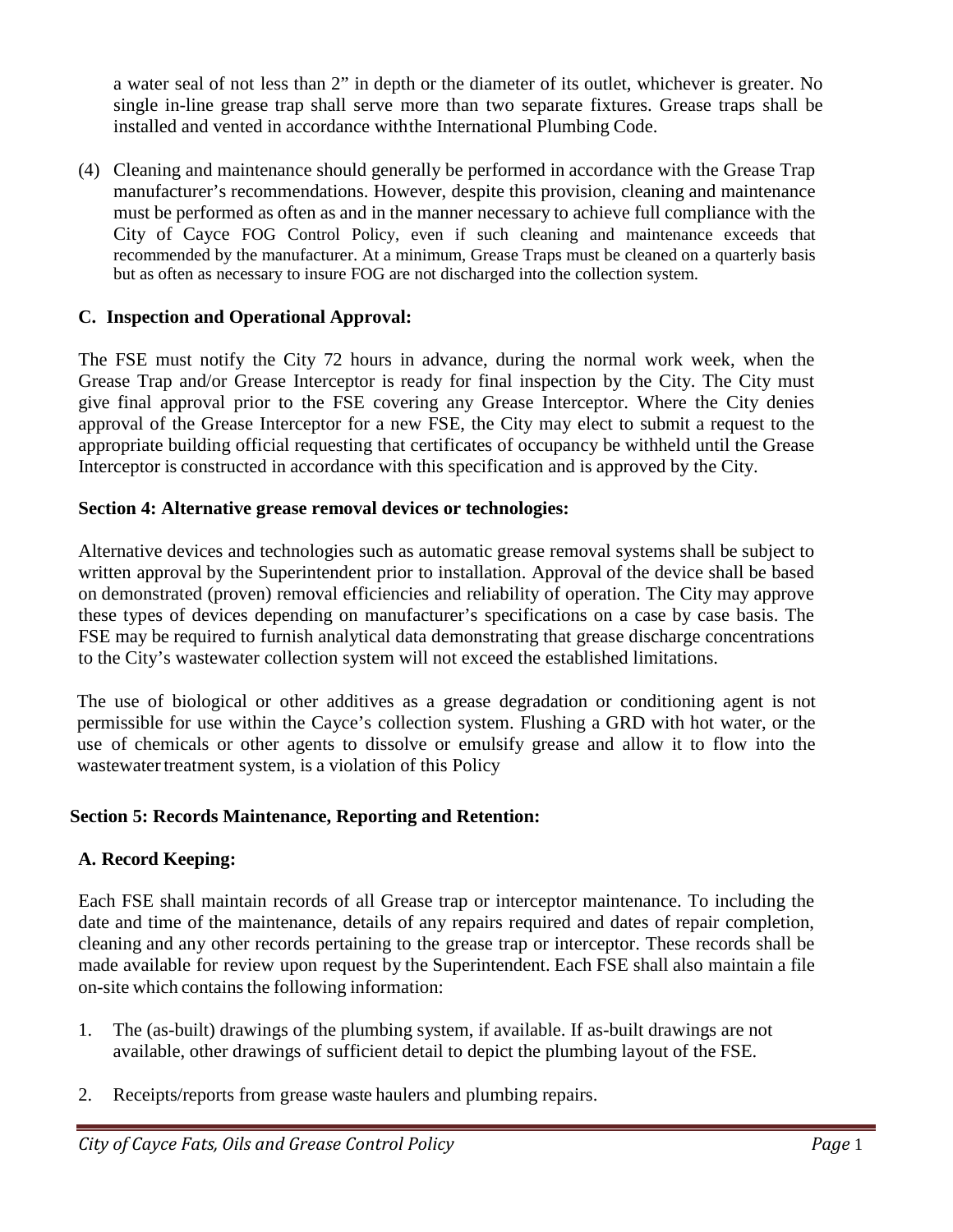3. Grease waste hauler information.

The FSE shall maintain a written record of grease trap or interceptor maintenance and cleaning for three (3) years. All such records will be available for inspection by the City at all times. These records shall include but not be limited to (See Exhibit 4):

- 1. FSE name and physical location
- 2. Date and time of grease trap or interceptor service
- 3. Name and signature of grease waste hauler performing said service
- 4. Established service frequency and type of service.
- 5. Number and size of each grease interceptor serviced at FSE location
- 6. Total volume of waste removed from each grease trap or interceptor
- 7. Destination of removed wastes, food solids, and wastewater disposal
- 8. Signature and date of FSE personnel confirming service completion
- 9. Such other information as required by Superintendent.

The file shall be available at all times for inspection and review by the Superintendent. The failure to maintain complete records or to provide such records to the Superintendent upon request constitutes a violation of this Policy.

Annually the city will mail each FSE a request to submit copies of all grease trap and/or interceptor cleaning to the City for review. FSE will have 30 days to provide copies of these records.

#### **Section 6: Pumping/Cleaning and Maintenance:**

Interceptor pumping frequency: Each FSE shall have its grease trap(s) and/or interceptor(s) pumped at a **minimum frequency of once every 90 days** but as often as necessary to insure FOG is not discharged in to the collection system. In addition to required pumping, each FSE shall determine additional frequency at which its grease interceptor(s) shall be pumped according to the following criteria:

- 1. When the floatable grease layer exceeds six (6) inches in depth as measured by an approved dipping method, or;
- 2. When the settleable solids layer exceeds eight (8) inches in depth as measured by an approved dipping method, or;
- 3. When the total volume of captured grease and solid material displaces more than 25 percent of the capacity of the interceptor as calculated using an approved dipping method, or;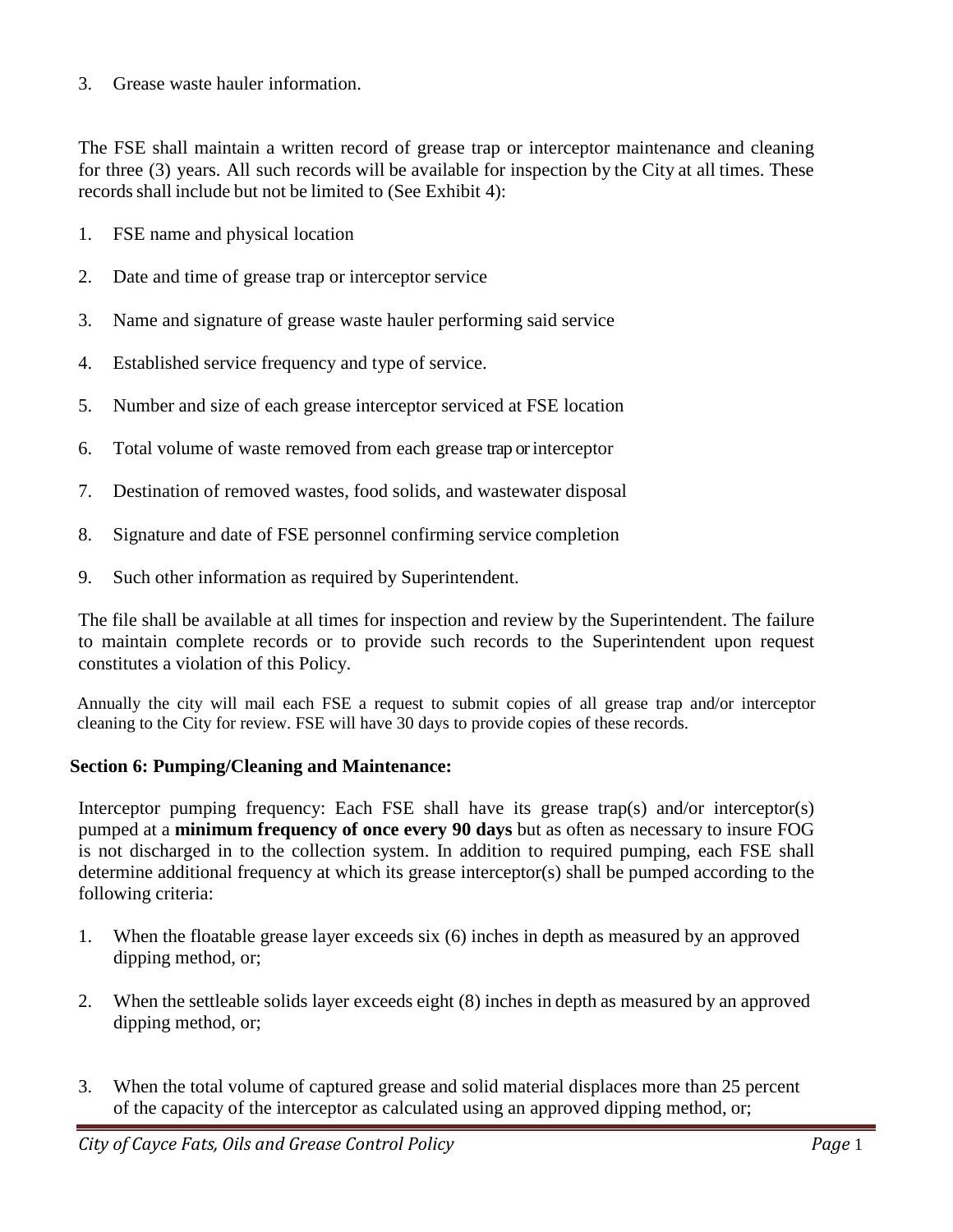4. When the interceptor is not retaining/capturing oils and greases.

Each FSE shall be responsible for the costs of installing, inspecting, pumping, cleaning, and maintaining its grease trap or interceptor. Since the FSE is liable for the condition of their pretreatment devices it is recommended they witness all cleaning/maintenance activities to verify that the grease trap or interceptor is being fully cleaned and properly maintained. All FSE that have grease traps or interceptors shall utilize a GWH who has been permitted by the SCDHEC for pumping services. Pumping services shall include the complete removal of all contents, including floating materials, wastewater, and bottom sludges and solids from the trap and/or interceptor. Recycling of wastewater is not permissible.

The following are the pumping practices required of registered grease waste haulers (Steps 1-12):

- **Step 1.** Record reading using appropriate dipping method (sludge judge reading, etc.).
- **Step 2.** Skim the entire grease cap and debris from the top of the Grease trap or Interceptor. The trap or interceptor may need to be agitated slightly to loosen the grease cap.
- **Step 3.** Place the vacuum tube all the way into the Grease Interceptor to withdraw remaining solids from the bottom.
- **Step 4.** Vacuum water out of the Grease trap or Interceptor.
- **Step 5.** Clean the sides and bottom of the Grease trap or Interceptor. This may be done by "back flowing" the water from the pump truck or by using an alternative water source to hose down the trap or interceptor. Make sure the Grease trap or Interceptor is completely clean.
- **Step 6.** Vacuum the remaining water out of the Grease trap or Interceptor.
- **Step 7.** Check that the sanitary "Tees" on the inlet and outlet sides of the Grease Interceptor are not clogged, loose, or missing.
- **Step 8.** Verify that the baffle is secure and in place.
- **Step 9.** Inspect the Grease trap or Interceptor for any cracks or other defects.
- **Step 10.** Allow FSE contact to inspect the cleaning for their approval. It is the responsibility of each FSE to inspect its Grease trap or Interceptor during and after the pumping and cleaning procedure to ensure that the Grease trap or Interceptor is properly cleaned out and that the structure is sound and all fittings and fixtures inside the Grease trap or Interceptor are in working condition and are functioning properly.
- **Step 11.** Check that lids are securely and properly seated after completion of pumping.

**Step 12.** Provide a copy of the waste hauler manifest to the FSE

*City of Cayce Fats, Oils and Grease Control Policy Page* 1 **A. Disposal Requirements:** Wastes removed from each grease trap or interceptor shall be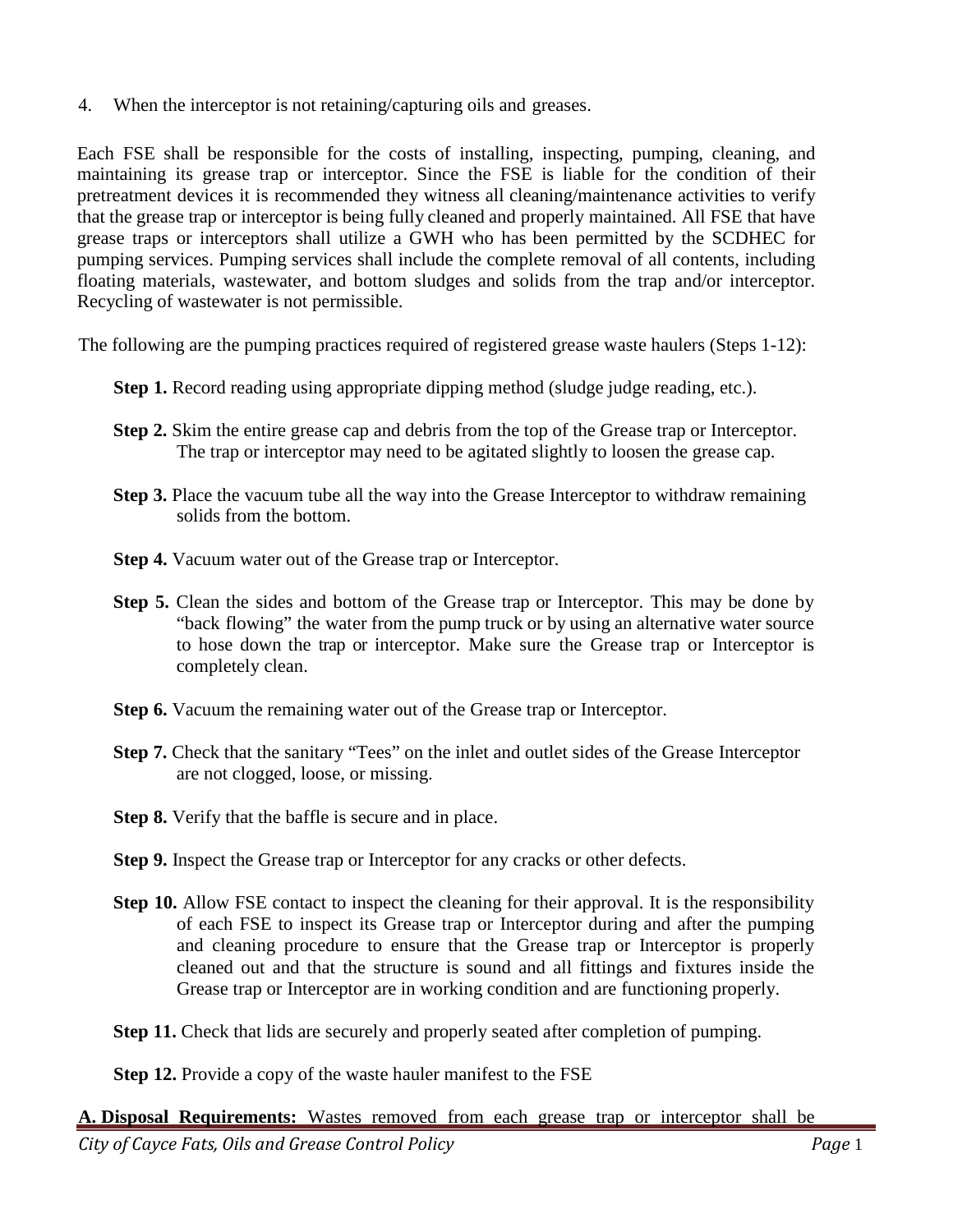disposed of at a facility permitted by the SCDHEC to receive such wastes. Neither grease nor solid materials removed from interceptors shall be returned to any grease trap, interceptor, private sewer line or to any portion of the City's wastewater collection system or water reclamation facilities.

## **Section 7: Right of Entry:**

### **The City will perform a physical inspection of each FSE facility on a routine schedule to insure compliance with all conditions specified in this FOG policy.**

- 1. The City (or its designee) shall have right-of-entry on or upon the property of any FSE subject to this Policy for the purpose of inspection, determination of compliance, or enforcement action. The City shall be provided ready access to all parts of the premises for the purposes of inspection, monitoring, sampling, ability to establish limits, inventory, records examination and copying, and the performance of any other duties which the City reasonably deems necessary to determine compliance with this Policy.
- 2. Where security measures are in place which require proper identification and clearance before entry into the premises, the property owner or commercial enterprise shall make necessary arrangements with its security guards so that, upon presentation of proper credentials, the City will be permitted to enter without delay for the purposes of inspecting the site and investigating any complaints or alleged violations of this Policy.
- 3. The City shall have the right to set up on the property such devices as are necessary to conduct sampling and/or metering and shall have the power to require written statements, certificates, certifications, or the filing of reports relating to complaints or alleged violations of this Policy.
- 4. All grease removal devices (GRD) shall be easily accessible and shall not be obstructed by landscaping, parked cars, or other obstructions. Any temporary or permanent obstruction to safe and easy accessto the areas to be inspected and/or monitored shall be removed promptly by the responsible party at the written or verbal request of the City. The costs of clearing such access shall be borne by the responsible party.

## **Section 8: Grease Waste Hauler (GWH)**

Prior to a GWH providing grease trap or interceptor cleaning service within the Cayce wastewater collection system the hauler must have a current SCDHEC approved permit number. They must also have a current City of Cayce business license if performing this service within the city limits.

## **A. Spill Reporting:**

Any accident, spill, or other discharge of grease or gray water which occurs within the City shall be reported to the City by the waste hauler as soon as possible but not longer than 24 hours after the incident. The waste hauler shall comply with all procedures contained in federal, state and local regulations. The waste hauler shall be responsible for all clean-up procedures and costs.

#### B. **Record Keeping**: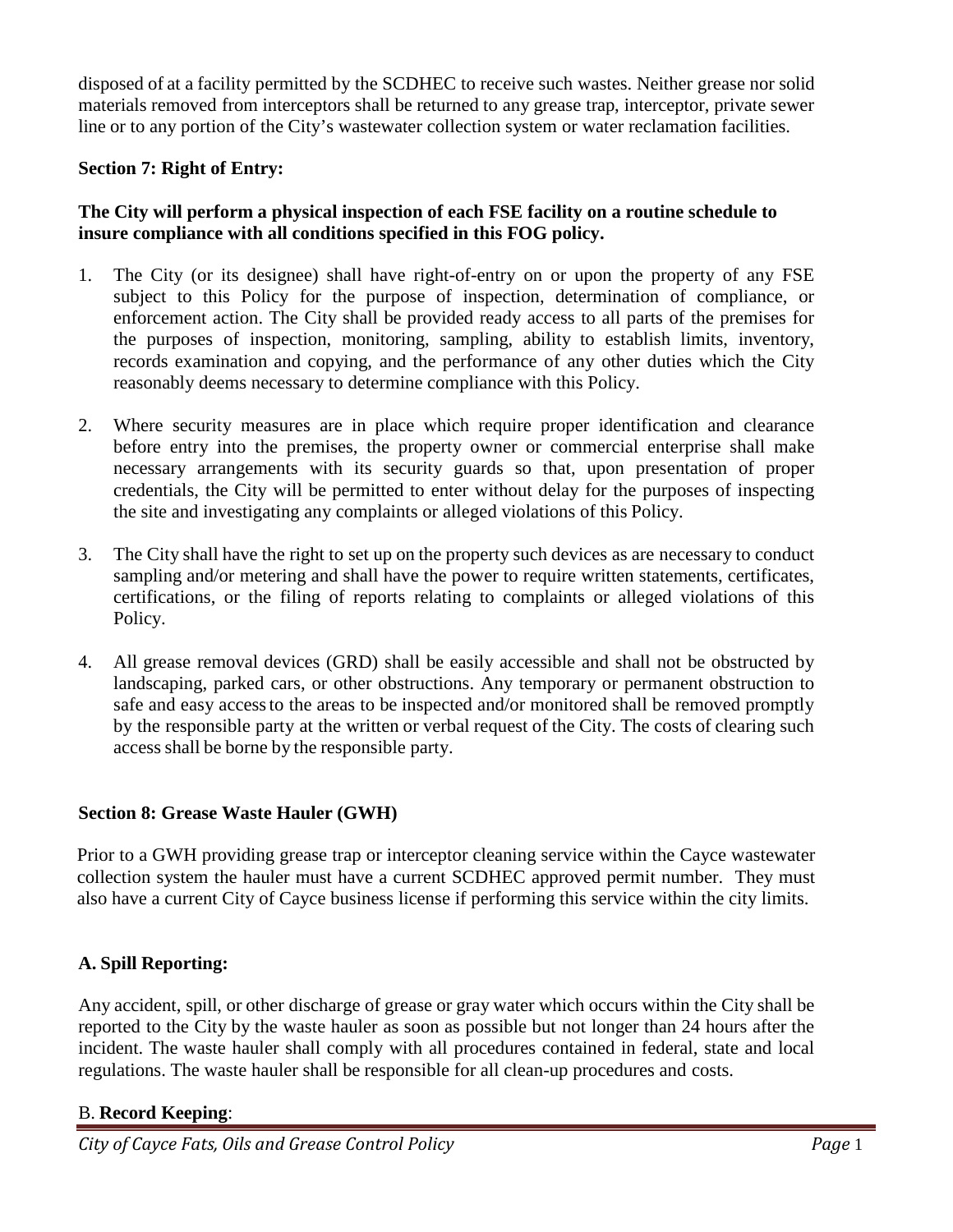Grease waste haulers shall retain and make available for inspection and copying, all records related to grease interceptor pumping and grease disposal from businesses located in the wastewater collection service area. Records are required for each trip to a disposal facility to include the vehicle, date, amount of waste and name of disposal or recycling facilities. These records shall remain available for a period of at least three years. The failure to provide information to the City within ten days of a written request is a violation of this Policy and may result in revocation license. The City may require additional record keeping and reporting, as necessary, to ensure compliance with the terms of this Policy. Repeated failure of a GWH to submit required or requested reports in a timely manner or the repeated submission of incomplete reports will result in the City revoking the haulers business license, the hauler being banned from providing grease removal service within the Cayce utility service area and reporting of suspect actions to SCDHEC for permit compliance evaluation.

### **Section 9: Enforcement**

### **A. Administrative Enforcement Activities:**

The City is authorized, but not limited to taking the following actions in response to noncompliance with the Fats, Oils and Grease Policy:

- 1. Written Notice of Deficiency [NOD]
- 2. Written Notice to Correct [NTC]
- 3. Notice of Violation [NOV]
- 4. Enforcement Meeting
	- (a) Administrative Order [AO]
	- (b) Initiation of Self-Monitoring
	- (c) Employee Training Requirement
	- (d) Consent Order (may contain Schedule of Compliance)
- 5. Administrative Fines and Re-inspection Fees. Penalties per EPA's Streamlining Rule, SC Reg. 61-9 and as set forth and established by City Council on Appendix B to the City Code
- 6. Payment of Remediation/Clean-Up Costs and/or Cost Recovery
- 7. Termination of (Sewer and/or Water) Service [TOS]

#### **B. Recovery of costs:**

When a discharge of waste causes an obstruction, damage or any other impairment to the facilities, or any expense of whatever character or nature to the City, the Superintendent may assess the expenses incurred by the City to clear the obstruction, repair damage to the facility, and any other expenses or damage of any kind or nature suffered by the City. The Superintendent shall file a claim with the FSE or any other person or entity causing such damages seeking reimbursement for any and all expenses or damages suffered by the City. If the claim is ignored or